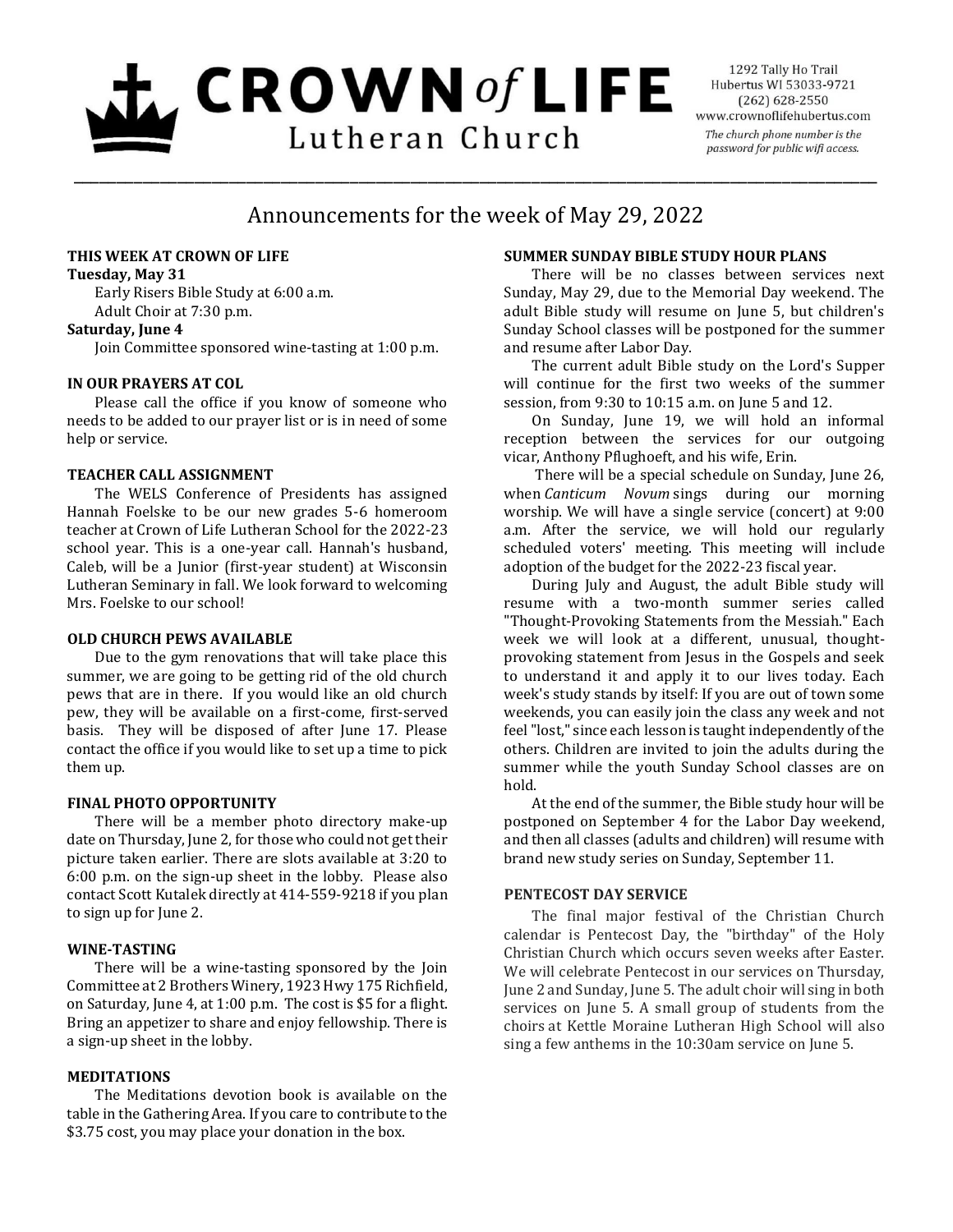#### **BREWERS NIGHT**

WELS Night at the Brewers is Friday, July 8, at 7:10 p.m. Tickets are half price. There will be a tailgate party beforehand in the church parking lot at 3:30 p.m. People may carpool to the game if they wish. Please sign up in the lobby by June 9 if interested. If we have over 20 people from Crown of Life who sign up our seats will be located together.

#### **COMMUNITY CELEBRATION/PIG ROAST**

Crown of Life's annual Community Celebration and Pig Roast will be on Saturday, June 11 from 3:30 to 6:30 p.m. We are only four weeks away, and we need your help to be ready for this major event!

You can sign up to help at these links: to volunteer at [https://www.signupgenius.com/go/5080F4AA4AD2DA6](https://www.signupgenius.com/go/5080F4AA4AD2DA6F58-community) [F58-community](https://www.signupgenius.com/go/5080F4AA4AD2DA6F58-community) and to donate food at [https://www.signupgenius.com/go/5080F4AA4AD2DA6](https://www.signupgenius.com/go/5080F4AA4AD2DA6F58-community1) [F58-community1.](https://www.signupgenius.com/go/5080F4AA4AD2DA6F58-community1) You can also sign up on the sheets in the church lobby. There are a great number of volunteer opportunities to choose from and many food items needed. Volunteers are needed in the afternoon and evening on Friday, June 10 as well as before, during, and after the event on Saturday, June 11.

If you would like to help but want more information or guidance, please reach out to Mike Graff, Ron Rahn, Dale Garman, or Scott Kutalek.

#### **GIFT CARDS NEEDED FOR PIG ROAST**

The Pig Roast also includes giveaways in the form of door prizes. The outreach committee is primarily interested in gift card door prizes. Gift cards can be purchased through our Raise Right program (formerly called Shop with Scrip). Please contact Belinda Matter with any questions about Raise Right gift cards.

Make sure to join us for this fun community event! We'd love to see you there!

#### **CHOIR CONCERT**

*Canticum Novum*, a chamber choir of WELS singers, will perform its annual concert at Crown of Life during our morning worship on Sunday, June 26. We will have a special schedule that morning with a single service/concert at 9:00 a.m. (The voters' meeting will follow the service.) Please note the special schedule for the day, and invite your friends and neighbors to join us!

#### **LAWNMOWING HELP NEEDED**

Time to set up the lawnmowing schedule! Teams mow the lawn on a rotating schedule. Two-man teams are suggested. Each team is responsible for cutting and trimming the grass areas around the church and parsonage some time during the week, Wednesday-Saturday during the months of May through October. You may sign up online for as many weeks as you like at SignUpGenius.com with this link: [https://www.signupgenius.com/go/5080F4AA4AD2DA6](https://www.signupgenius.com/go/5080F4AA4AD2DA6F58-lawnmowing) [F58-lawnmowing.](https://www.signupgenius.com/go/5080F4AA4AD2DA6F58-lawnmowing) More instructions are on the sign-up. Contact Greg Dreyer at 262-365-1825 or Bob Lalk at 262- 993-7887 with any questions.

#### **VACANT LEADERSHIP POSITIONS**

Our congregation continues to be so richly blessed by our Lord, and we humbly give thanks for His gracious care. At the same time, we continue to search for members to serve in congregational leadership positions that still remain vacant. The position focused on stewardship (i.e., helping members to discover and use their gifts of time, talents and treasures) has been vacant for almost three years now. Also, **and of particularly immediate concern**, is the vacancy created in our controller position when it was unable to be filled during our elections last November.

Our congregation cannot effectively meet the ministry opportunities that our Lord sets before us without the involvement of congregation members to provide leadership in these areas. I am asking those of you that have graciously been given gifts in these areas to consider anew whether you might serve your Lord, and your brothers and sisters in Christ, via either of these positions. Perhaps it is the case that you may have a heart willing to serve but have doubts about whether you have the "right" talents and skills. If so, at least take the first step and ask to learn more about these positions. We would be happy to tell you more and perhaps help you discover if these positions, or other opportunities, might be ways in which your gifts can be used. Please give prayerful consideration to this request and contact Dave Sitzman (262-627-9194, [dasitzman@gmail.com\)](mailto:dasitzman@gmail.com) or any other member of the leadership team to learn more.

Blessings in Christ, David Sitzman President, Crown of Life Lutheran Church

#### **KML NEWS**

An estate planning seminar will be held at Kettle Moraine Lutheran High School in Jackson on Wednesday, June 8, at 6:30 p.m. Learn about the process and the documents that make up an estate plan. This is a free event held at KML, but please RSVP to [paul.snamiska@kmlhs.org.](mailto:paul.snamiska@kmlhs.org)

 A customized estate plan workshop will be held at KML on Tuesday, June 14**,** at 6:30 p.m. Attendees will actively participate in this workshop at KML and, by the end of the session, will be nearly done with their own plan. Attendance is limited for this workshop. There is no cost, but please reserve your spot by contacting Paul Snamiska (262.677.4051; [paul.snamiska@kmlhs.org\)](mailto:paul.snamiska@kmlhs.org).

The KML Charity Golf Outing and Dinner will be held on Monday, July 18. This annual event has become a highlight of the year and has filled quickly these past few years. Registration will be open in late May at [www.kmlhs.org/golf22.](http://www.kmlhs.org/golf22) We welcome sponsors and donors for our outing and have a full list of sponsorship options available. Questions? Contact Paul Snamiska (262.677.4051 x4023; [paul.snamiska@kmlhs.org\)](mailto:paul.snamiska@kmlhs.org).